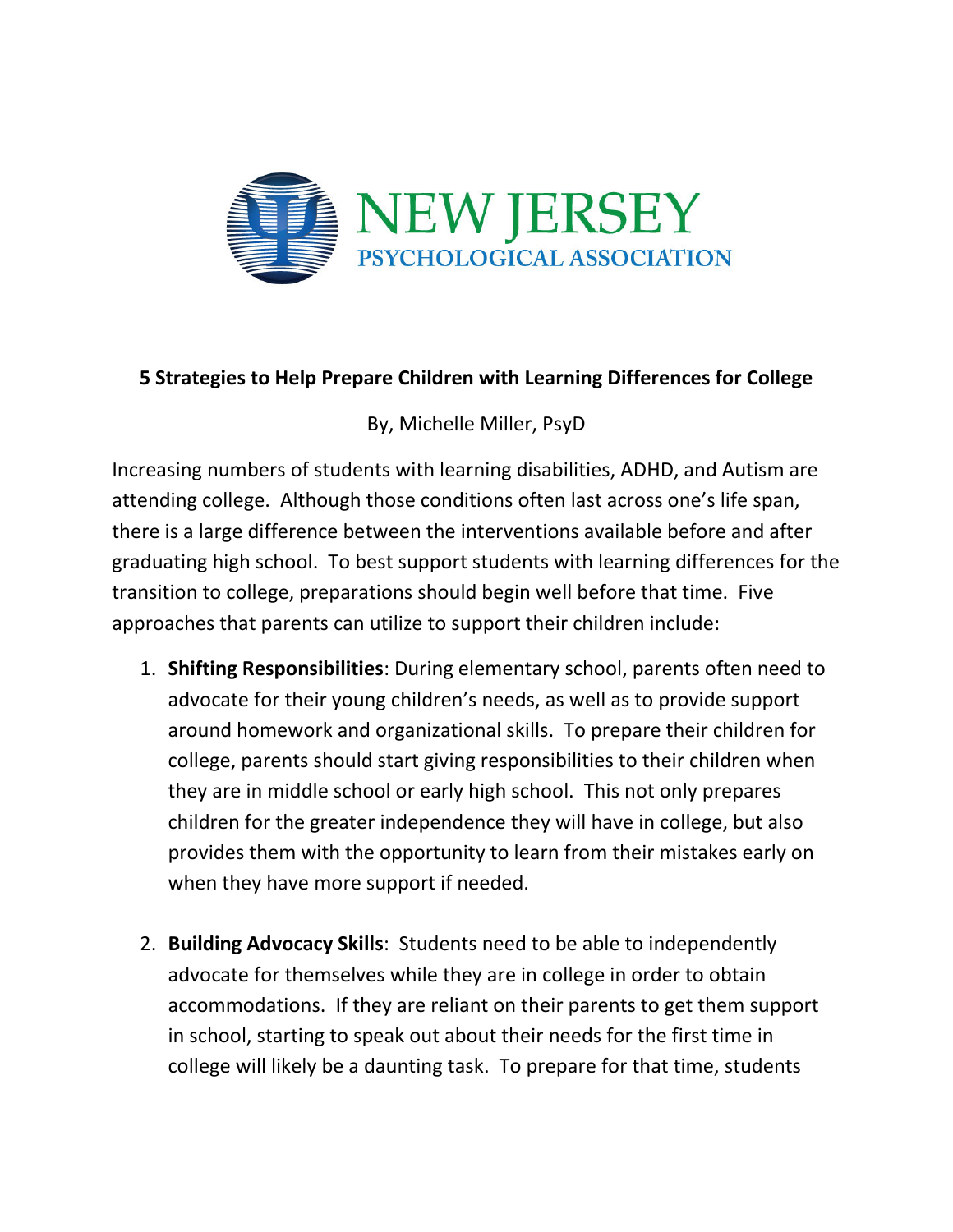should begin advocating for themselves in middle school or their early high school years.

- 3. Avoid Major Changes in Services: Many interventions available in schools are not an option in college, which becomes an issue if students rely on them. To prepare for college, students should begin to cut back on services in high school that they cannot obtain later in life. For example, having an aide or using a resource classroom is not an option past high school so college bound students will benefit from removing those interventions early in their high school years.
- 4. Determine Requirements for College Applications and Tests: Researching the expectations of different colleges early on has many advantages. Students with learning differences will benefit from extra time to plan out how they will meet the requirements for obtaining admission to colleges. In addition, obtaining extra support in college and standardized tests often requires a documented history of relying on certain interventions, such as extended time. Therefore, families should investigate the requirements for obtaining accommodations in college and standardized tests, including whether neuropsychological testing, as well as a history of a 504 Plan or Individualized Education Plan (IEP), will be needed.
- 5. Determine Future Goals and Needs: By early high school, students should begin exploring what their goals are for when they graduate and what is needed to obtain them. Families should explore what interventions are offered for students with learning differences in various post-secondary education programs to ensure that they are a good fit. Attending a fouryear college is not necessary for every student. Students may benefit from researching alternative options, such as attending a two-year college or vocational program, to see if they might be a better match for their goals and way of learning.